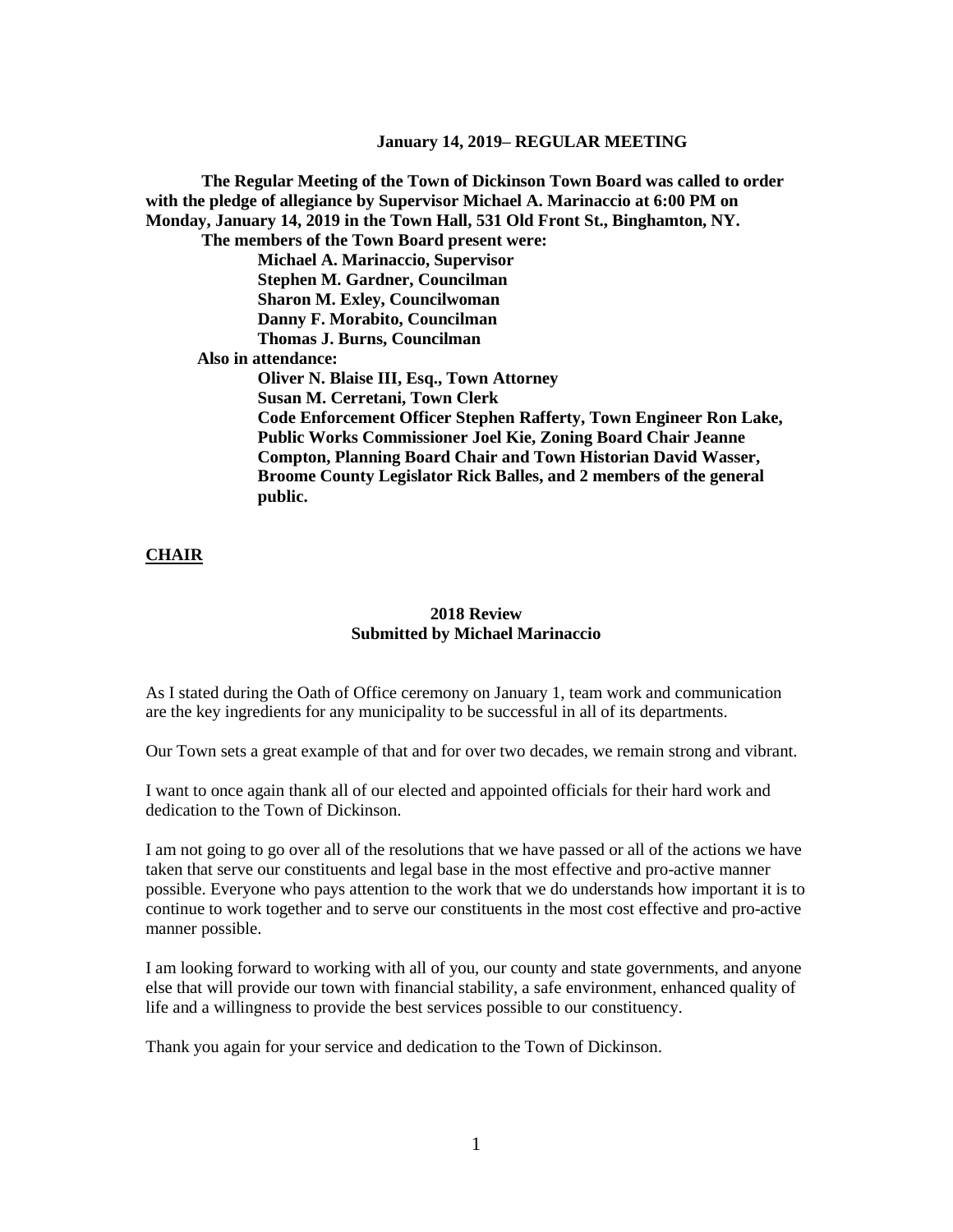### **SUPERVISOR'S REPORT**

### **SUPERVISOR'S MONTHLY REPORT January, 2019**

- 1. Supervisor Marinaccio reviewed the charges on the town credit card accounts and found no issues.
- 2. The **Sunrise Terrace Association** officers, together with the Town Board Members, Town Highway Superintendent, Town Clerk, Town Attorney and other officers of the town, held an information meeting at the Town Hall regarding the future of the **Sunrise Terrace Association Community Center**. Approximately 30 residents were in attendance. The discussion focused on the town taking ownership of the Center. There seemed to be no opposition with many voicing their appreciation of the town doing so. The Association officers will be sending out another notice to the membership with their final and official approval to transfer the Community Center to the Town.
- 3. Supervisor Marinaccio had a brief discussion with **BOCES** Superintendent Allen Buyck informing me that the **Glenwood Road Administration Project** is officially cancelled. He will be getting back to us with plans for that property.

\*Attorney Blaise stressed that we need a notice of termination from **BOCES**.

- 4. Supervisor Marinaccio received a letter from the **State of New York Unified Court System** that we need to once again have an audit performed on the court's records and dockets. Once complete, the Town Board will review the audit and enter the review and any remarks into our meeting minutes. This will be for our fiscal year ending December 31, 2018. We completed an audit in 2017 as requested. This is an annual requirement by the **Unified Court**. We contacted our auditor and we will plan on doing the audit by the  $1<sup>st</sup>$  of March.
- 5. Just a reminder that the property tax collection for our town is scheduled as follows: January: Each Wednesday, 9 AM to 3 PM, except Holidays (no penalty) February: Thursday, February 28, 10 AM to 3 PM ( 1% penalty) March: Monday, April 1, 10 AM to 3 PM, (2% penalty plus \$1) Tax help: 607-778-2169
- 6. We will be applying for a grant through the **Small Community Fund** to assist in the repairs of the **Sunrise Terrace Community Center**.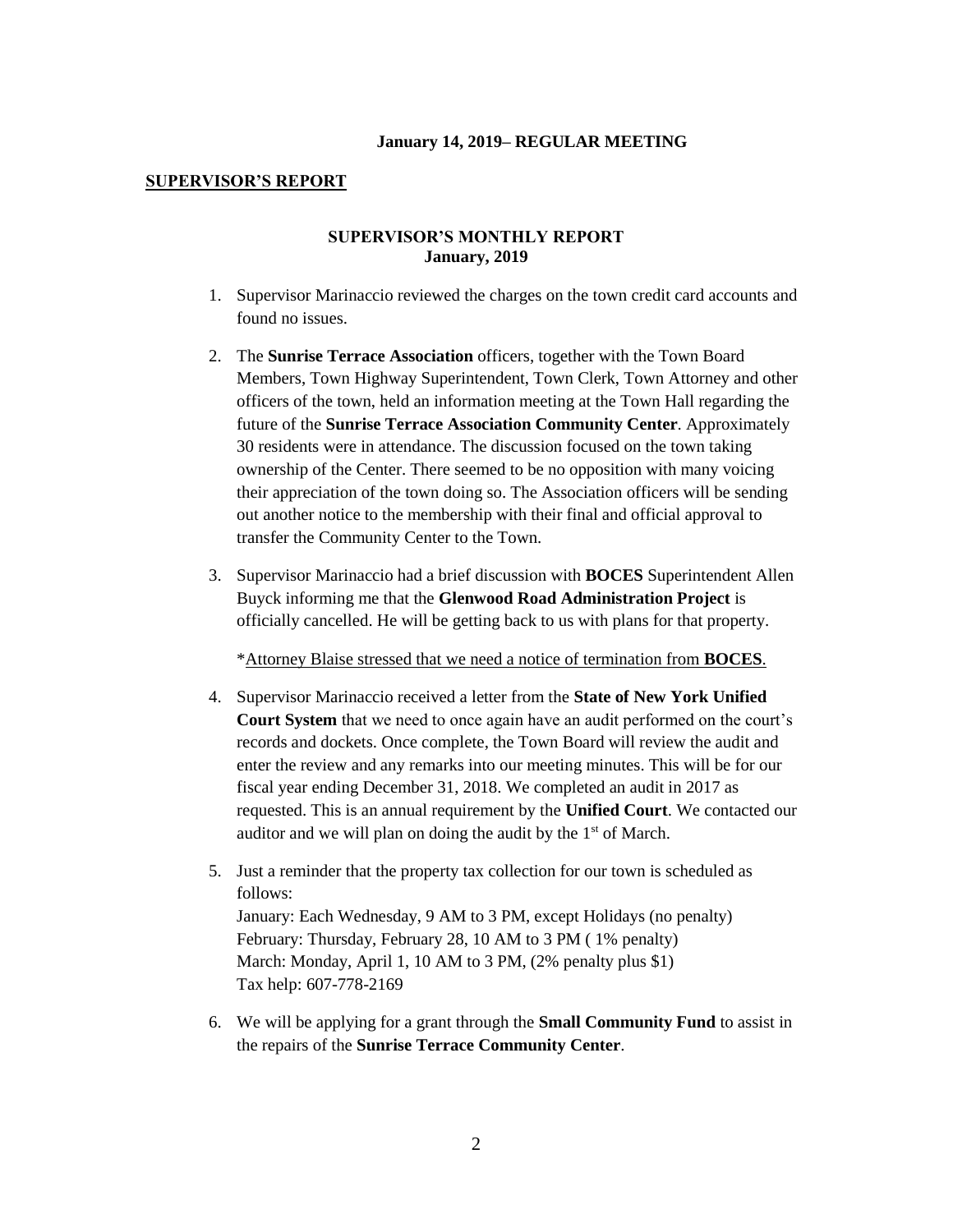- 7. Supervisor Marinaccio is asking all department heads, including the Court, Planning and Zoning, Town Clerk, Town Highway, Historian, Attorney, Dog Control, Assessor, Code Enforcement, including Town Board members and anyone else who would like to place an article in our 2019 Town newsletter to submit your articles as soon as possible.
- 8. The next **Association of Towns & Villages** dinner meeting will take place on Thursday, January 24, 6:30 PM at the **Spot Restaurant**. This is a very important meeting. The 2019 officers will take the Oath: Greg Deemie, President, Mike Marinaccio, Vice-President, Steve Gardner, Treasurer, Vicky Conklin, Secretary. Guest speaker is County Executive Jason Garnar, and we will be honoring former Town of Binghamton Supervisor, Tim Whitesell for his many years of dedication to our Association.
- 9. The **Prospect Terrace Fire Company Annual Oath of Office** is scheduled for Saturday, February 23, around 6 PM at the fire station. As always, Supervisor Marinaccio will introduce our town officials who are in attendance. Mr. Marinaccio will administer the Oath to the Officers and Board members of the Fire Station and give a brief State of the Town. Senator Akshar and Assemblyman Crouch have been invited. Supervisor Marinaccio needs your RSVP's as soon as possible.
- 10. Councilman Gardner and Supervisor Marinaccio will be attending the 2019 **New York Association of Towns Annual Training School** that will take place in New York City in February.

### **Code Violations Report**:

- 1. Sowden Street step and railing found to be unsafe and needs to be repaired.
- 2. 34 Rogers Mountain Way several vehicles openly stored and not licensed
- 3. 700 Old Front Street rear of property not properly maintained, many fixtures openly stored.
- 4. 36 Rogers Mountain Way several vehicles openly stored and not licensed
- 5. 66 Sowden Street Appearance ticket issued, violation of property maintenance codes, various debris at curb, site was to be cleaned by Sept., 2018, and violation still exists.
- 6. 45 Pulaski Street Appearance ticket issued, violation of property maintenance codes, tall weeds and brush, wild life nesting in the brush. Violations were to be corrected by November 22, 2018 but upon inspection violations still exist.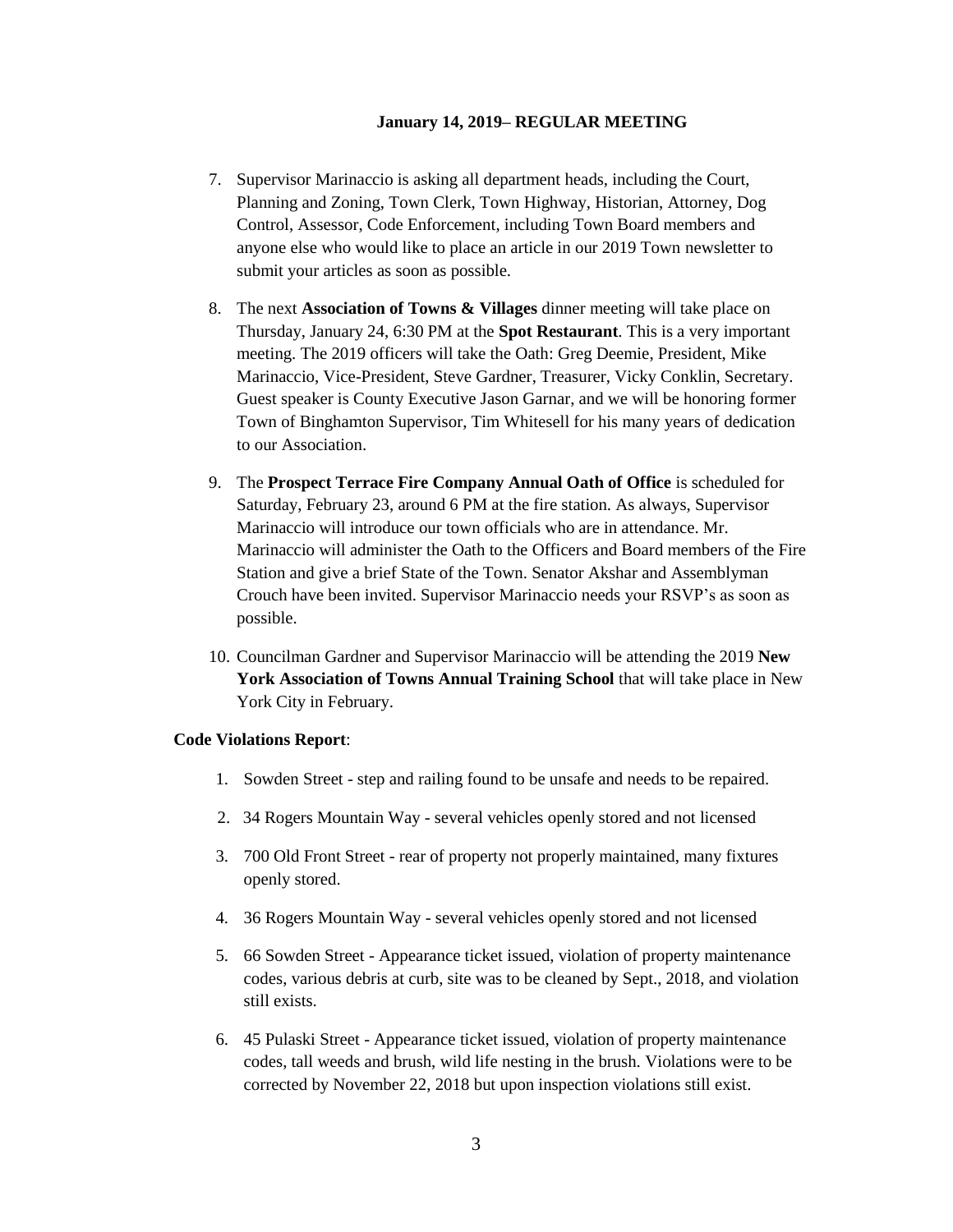## **Dog Control Reports**

The Dog Control Officer report for December for both the town and village has been submitted. Calls for action totaled 6. Stray dog, dog running loose, stray dog near the movie theater, stray dog at the Community Center, stray dog on Glenwood Rd.

# **NYSEG Warning Letter:**

No warning letters issued to property owners by **NYSEG** this month

# **Next Meeting**

Next Board meeting will be on Monday, February 4, 2019 at 5:30 pm.

# **PUBLIC COMMENTS**

None

# **COMMITTEE REPORTS**

## **PUBLIC WORKS**

o Councilman Gardner had nothing to report.

# **FINANCE**

# o **TOWN CLERK MONTHLY FINANCIAL REPORT**

Councilman Morabito made a motion to accept the **December, 2018 Monthly Financial Report** for the **Town Clerk** in the amount of **\$1,456.93,** seconded by Councilman Burns. All in favor.

# o **TOWN COURT MONTHLY FINANCIAL REPORT**

Councilman Morabito made a motion to accept the **Financial Report** for the **Town of Dickinson Court** for the month of **November, 2018** in the amount of **\$41,890.00**. On a motion of Councilman Morabito and seconded by Councilman Gardner. State -\$34,137.00 County - \$445.00 Town - \$7,120.00 Other - \$188.00 All in favor.

# o **ABSTRACTS FOR APPROVAL**

On Motion from Councilman Morabito, seconded by Councilwoman Exley to approve **abstract # 13** dated **December 31, 2018** in the amount of **\$83,485.17.** Vote Ayes- 5, Nays-0, Absent-0.

> Supervisor Marinaccio voting Aye Councilman Gardner voting Aye Councilwoman Exley voting Aye Councilman Morabito voting Aye Councilman Burns Aye

Unanimously passed and noted as duly adopted.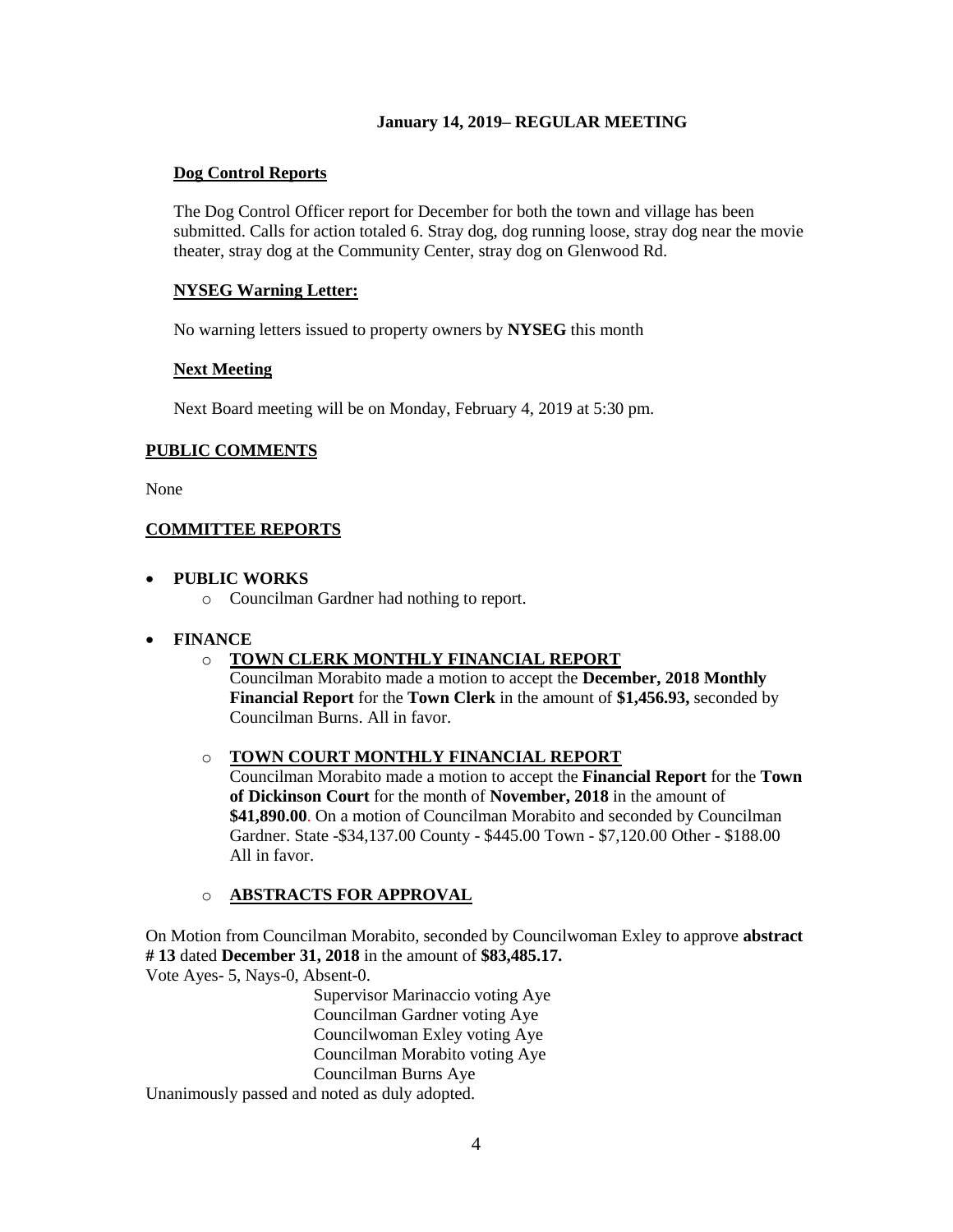**Abstract Summary of Audited Vouchers for Funds respectively in the amount(s) of \$83,485.17.** 

**Voucher #13 for December 31, 2018 year in the amount of \$83,485.17:** 

| <b>General Fund</b>          | \$49,475.21 |
|------------------------------|-------------|
| <b>Part Town</b>             | \$68.79     |
| <b>Highway</b>               | \$6,691.17  |
| <b>Fire Districts</b>        | \$0.00      |
| <b>Light Districts</b>       | \$4,376.12  |
| <b>Sewer Operating Dist.</b> | \$1,144.46  |
| <b>Water Operating Dist.</b> | \$21,729.42 |

On Motion from Councilman Morabito, seconded by Councilwoman Exley to approve **abstract # 1** dated **January 14, 2019** in the amount of **\$138,623.03.**

Vote Ayes- 5, Nays-0, Absent-0.

Supervisor Marinaccio voting Aye Councilman Gardner voting Aye Councilwoman Exley voting Aye Councilman Morabito voting Aye Councilman Burns Aye

Unanimously passed and noted as duly adopted.

# **Abstract Summary of Audited Vouchers for Funds respectively in the amount(s) of \$138,623.03.**

**Voucher #1 for January 14, 2019 year in the amount of \$138,623.03:** 

| <b>General Fund</b>          | \$75,415.23 |
|------------------------------|-------------|
| <b>Part Town</b>             | \$1,720.00  |
| <b>Highway</b>               | \$42,060.24 |
| <b>Fire Districts</b>        | \$12,796.00 |
| <b>Light Districts</b>       | \$1,086.58  |
| <b>Sewer Operating Dist.</b> | \$2,885.84  |
| <b>Water Operating Dist.</b> | \$2,659.14  |

### **PERSONNEL**

o Nothing to report.

### **PLANNING**

o Chairman Wasser reported that there will be a Planning Board meeting Monday, January 21st at 6 pm.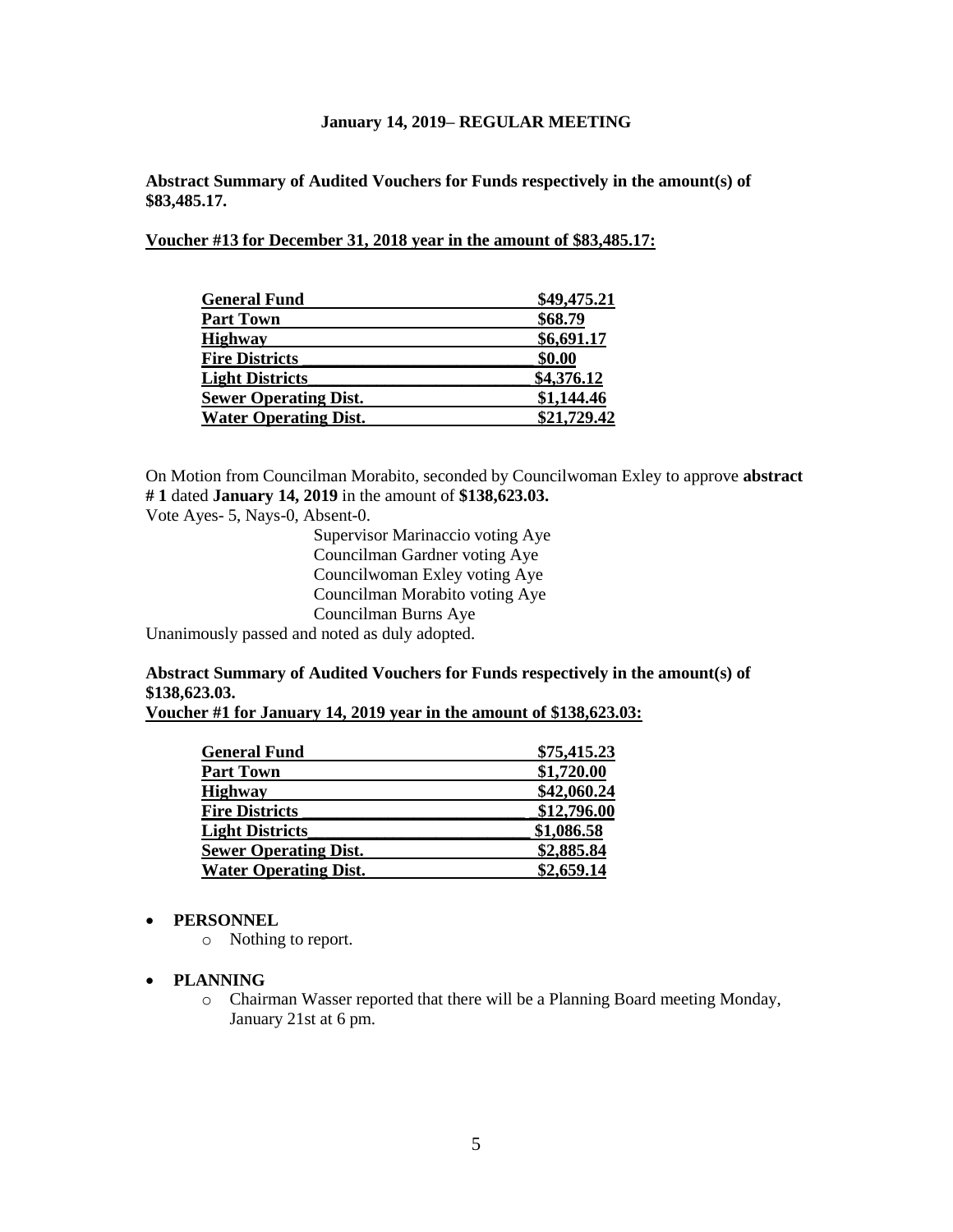### **APPROVAL OF MINUTES**

On a motion by Councilman Morabito seconded by Councilman Burns to approve the **December 3, 2018 Work Session Minutes and the December 10, 2018 Regular Meeting Minutes**. All in favor.

Vote-5 Ayes, Nays-0, Absent-0.

## **ATTORNEY**

## **RESOLUTION: ADOPTING THE 2019 ORGANIZATIONAL RESOLUTION**

### **RESOLUTION 2019-1**

The following Resolution was offered by Councilman Morabito, who moved its adoption, seconded by Councilman Burns to wit:

BE IT RESOLVED, by the Town Board of the Town of Dickinson, Broome County, New York as follows:

**RESOLUTION: ADOPTING THE 2019 ORGANIZATIONAL RESOLUTION** The question of adoption of the foregoing Resolution was duly put to a vote on roll call which resulted as follows: All in favor. Vote Ayes  $-5$ , Nays  $-0$ , Absent-0.

> Supervisor Marinaccio voting Aye Councilman Gardner voting Aye Councilwoman Exley voting Aye Councilman Morabito voting Aye Councilman Burns voting Aye

All in favor. Copy on file.

# **RESOLUTION: SCHEDULE A PUBLIC HEARING REGARDING THE PARKING RESTRICTIONS ON REPUBLIC STREET, ROSEDALE DRIVE AND PLEASANT COURT.**

### **RESOLUTION 2019-2**

The following Resolution was offered by Councilwoman Exley, who moved its adoption, seconded by Councilman Gardner to wit:

BE IT RESOLVED, by the Town Board of the Town of Dickinson, Broome County, New York as follows:

## **RESOLUTION: SCHEDULE A PUBLIC HEARING REGARDING PARKING RESTRICTIONS ON REPUBLIC STREET, ROSEDALE DRIVE, AND PLEASANT COURT FOR FEBRUARY 4, 2019 AT 5:30 PM.**

The question of adoption of the foregoing Resolution was duly put to a vote on roll call which resulted as follows: All in favor. Vote Ayes  $-5$ , Nays  $-0$ , Absent-0.

> Supervisor Marinaccio voting Aye Councilman Gardner voting Aye Councilwoman Exley voting Aye Councilman Morabito voting Aye Councilman Burns voting Aye

All in favor